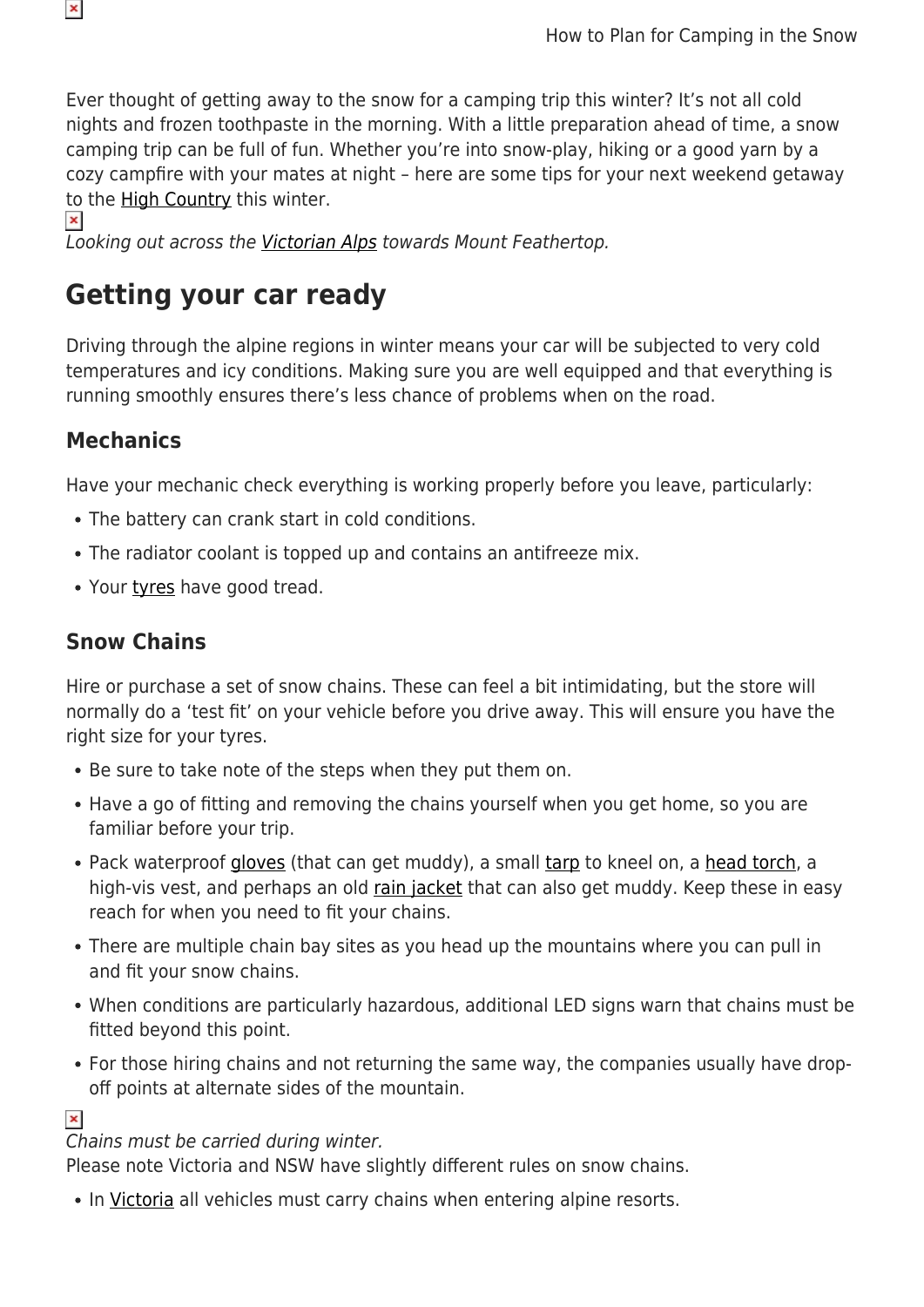• In [NSW](https://www.environment.nsw.gov.au/questions/snow-chains-kosciuszko-national-park) only 2WD vehicles must carry chains when entering Kosciuszko National Park, with AWD and 4WD vehicles recommended to carry them.

 $\pmb{\times}$ Fitting chains early before the weather turns.

### **Fuel**

 $\pmb{\times}$ 

Do you have a diesel car? Regular diesel fuel 'waxes' at low temperatures, which causes blockages in the fuel system.

- Alpine diesel is sold at petrol stations near the snowfields during winter. This type of diesel contains an additive to ensure the fuel remains liquid through your fuel system when it gets really cold.
- When planning a trip, aim to run down your tank of regular diesel on the way there.
- Then top up with alpine diesel at a nearby township such as Bright in Victoria or lindabyne in NSW. This will ensure your tank is full of the alpine blend for your trip into the mountains.
- Allow enough driving for the alpine blend to run through the fuel system before you turn the engine off and park overnight.

#### $\pmb{\times}$

A frosty morning in Long Plain, Kosciuszko National Park.

# **Getting your shelter and sleep system ready**

For snow camping, there are 3 main considerations for your shelter and sleep system. Taking the right gear for the conditions is essential for a safe and comfortable trip.

## **Tent**

Generally, three-season [tents](https://www.snowys.com.au/camping-tents) are used throughout spring, summer and autumn. They keep the rain out and offer plenty of ventilation but are not necessarily designed for winter use. Four-season [tents](https://www.snowys.com.au/hiking-tents) use stronger pole geometries, additional [guy ropes,](https://www.snowys.com.au/hiking-tent-accessories) and thicker fly materials to withstand stronger winds and snow load weighing down on top of the tent.  $\pmb{\times}$ 

My [Marmot Fortress 3P](https://www.snowys.com.au/fortress-3p-tent) is suitable for camping all year-round.

### **Mat**

When selecting a sleeping mat, the [R-value](https://www.snowys.com.au/blog/r-value-explained/) is a really useful guide to determine how well the mat will insulate you from the cold ground. Generally, an R-value of 4 or higher is sufficient for general winter camping, but for alpine camping, it's best to aim for an R-value of 6 or higher to ensure a comfortable night's rest.

These days, there are some great [lightweight options](https://www.snowys.com.au/hiking-sleeping-mats) for hikers offering high levels of insulation which is particularly great for multi-day winter in the alpine region. There are even more options for car-based campers, particularly with 10cm [self-inflating mats](https://youtu.be/MJGwdyBPrWs) available providing exceptional insulation.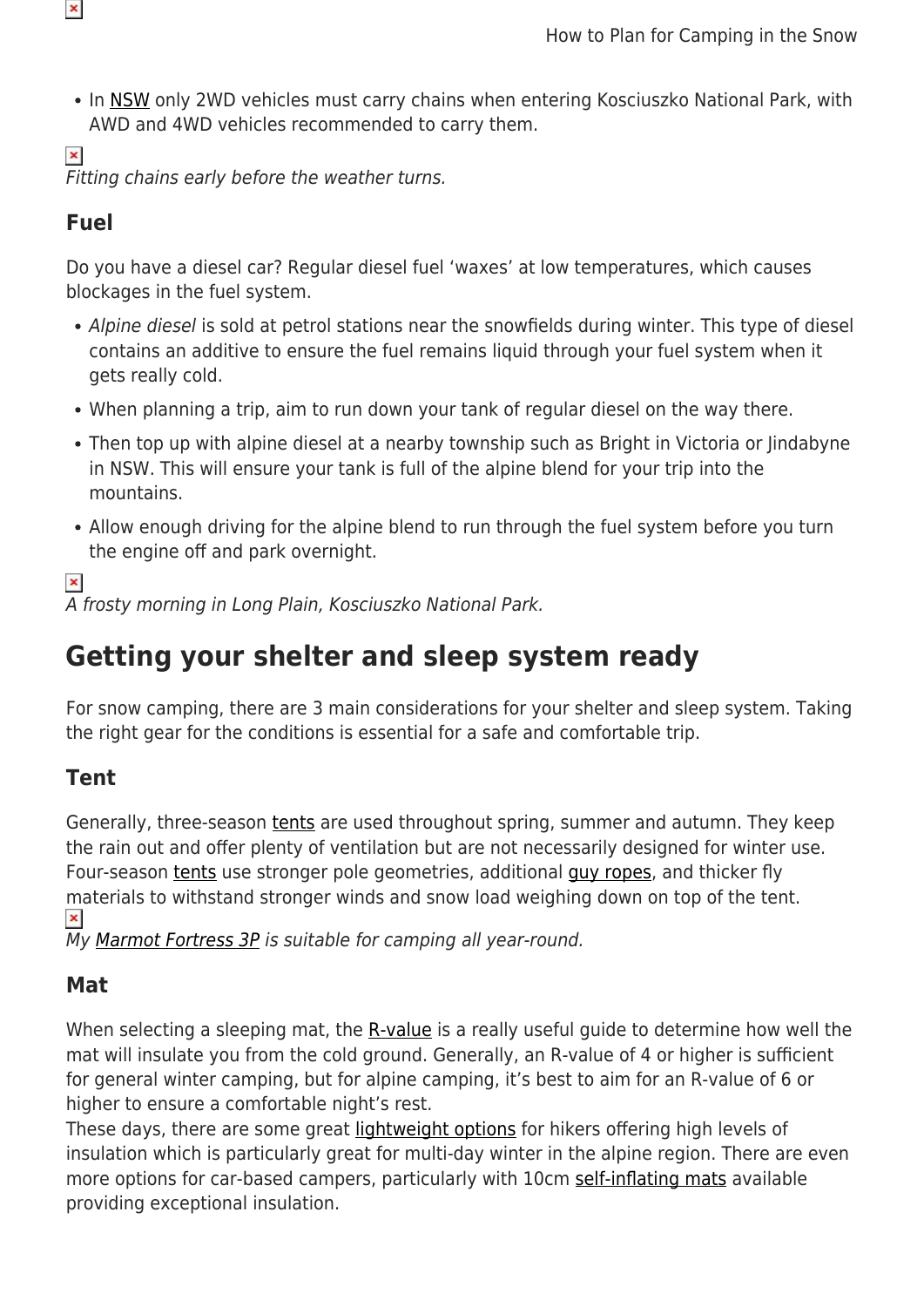$\pmb{\times}$ I pair my 4-season tent with the 9.5 R-value of [Zempire's Monstamat Twin](https://www.snowys.com.au/megamat-twin-camp-mat) mat and use a down [sleeping bag](https://www.snowys.com.au/hiking-sleeping-bags).

## **Sleeping bag**

Your personal preference will greatly influence which sleeping bag is right for you. Knowing I have experience with [extreme conditions,](https://www.snowys.com.au/blog/hiking-in-antarctica/) many friends often ask me "[what temperature](https://www.snowys.com.au/blog/what-temperature-sleeping-bag-do-i-need/) [sleeping bag do I need?](https://www.snowys.com.au/blog/what-temperature-sleeping-bag-do-i-need/)". It's a tough question to answer and largely depends on what type of sleeper you are.

The Australian Alps rarely drop below an average of -4°C, although in 1991 Charlotte Pass along the [Kosciusko Main Range,](https://www.snowys.com.au/blog/hiking-kosciusko-main-range/) recorded an all-time low of -23°C!

My advice would be to not only use a winter [sleeping bag](https://www.snowys.com.au/hiking-sleeping-bags) with a comfort rating from -5°C to -10°C, but consider mix-and-matching by adding a [sleeping bag liner,](https://www.snowys.com.au/sleeping-gear-accessories) wearing [thermals](https://www.snowys.com.au/hiking-outdoor-thermals) to bed, and popping on a [beanie](https://www.snowys.com.au/sherpa) to keep your head warm. Having multiple [layers](https://www.snowys.com.au/blog/layering-clothes-for-cold-weather-travel/) means you can adjust each to ensure you're not chilly but also not overheating. Sweat will create damp and [cold conditions](https://www.snowys.com.au/blog/crisp-air-campfires-damper-this-is-winter/) within your layers which at best would be uncomfortable and at worst, could be life-threatening.

 $\pmb{\times}$ 

Using my [MSR Whisperlite](https://www.snowys.com.au/whisperlite-international-multi-fuel-stove) with [Multi Fuel Bottle t](https://www.snowys.com.au/fuel-bottle)o prepare dinner in a High Country hut.

# **Getting the food ready**

### **Fuel**

Are you planning to use a gas canister [stove?](https://www.snowys.com.au/hiking-stoves)

The commonly found butane canisters stop working when the temperature is below zero degrees and the liquefied gas stops vaporising in the canister due to the cold temperature. Instead, look for four-season or all-season canisters which contain either propane, isobutane or a [blend](https://www.snowys.com.au/isopro-fuel) of both. It's worth noting, however, that at really cold temperatures the different gasses in the canister will vaporise unevenly – if it's too cold for [butane or isobutane](https://www.snowys.com.au/profuel-butane-gas) to burn, only the propane will be used and the canister may stop working even when it feels like it's still half full of fuel.

## **Stove**

For the most reliable [cooking](https://www.snowys.com.au/hiking-cookware) in the snow, it's definitely worth considering a liquid fuel stove. Hiking options like the [MSR](https://www.snowys.com.au/msr) [Whisperlite](https://www.snowys.com.au/whisperlite-international-multi-fuel-stove) are well known for their robustness in alpine conditions, and once primed are exceptional cookers even on the coldest and windiest of days. Car-campers will find [cookers](https://www.snowys.com.au/camping-stoves) running off [LPG cylinders](https://www.snowys.com.au/38-bsp-camping-gas-cylinder-2-kg) will work just fine in cold conditions.

#### $\pmb{\times}$

A Personal Locator Beacon (PLB) is essential for emergencies when camping in extreme conditions out of phone coverage.

 $\pmb{\times}$